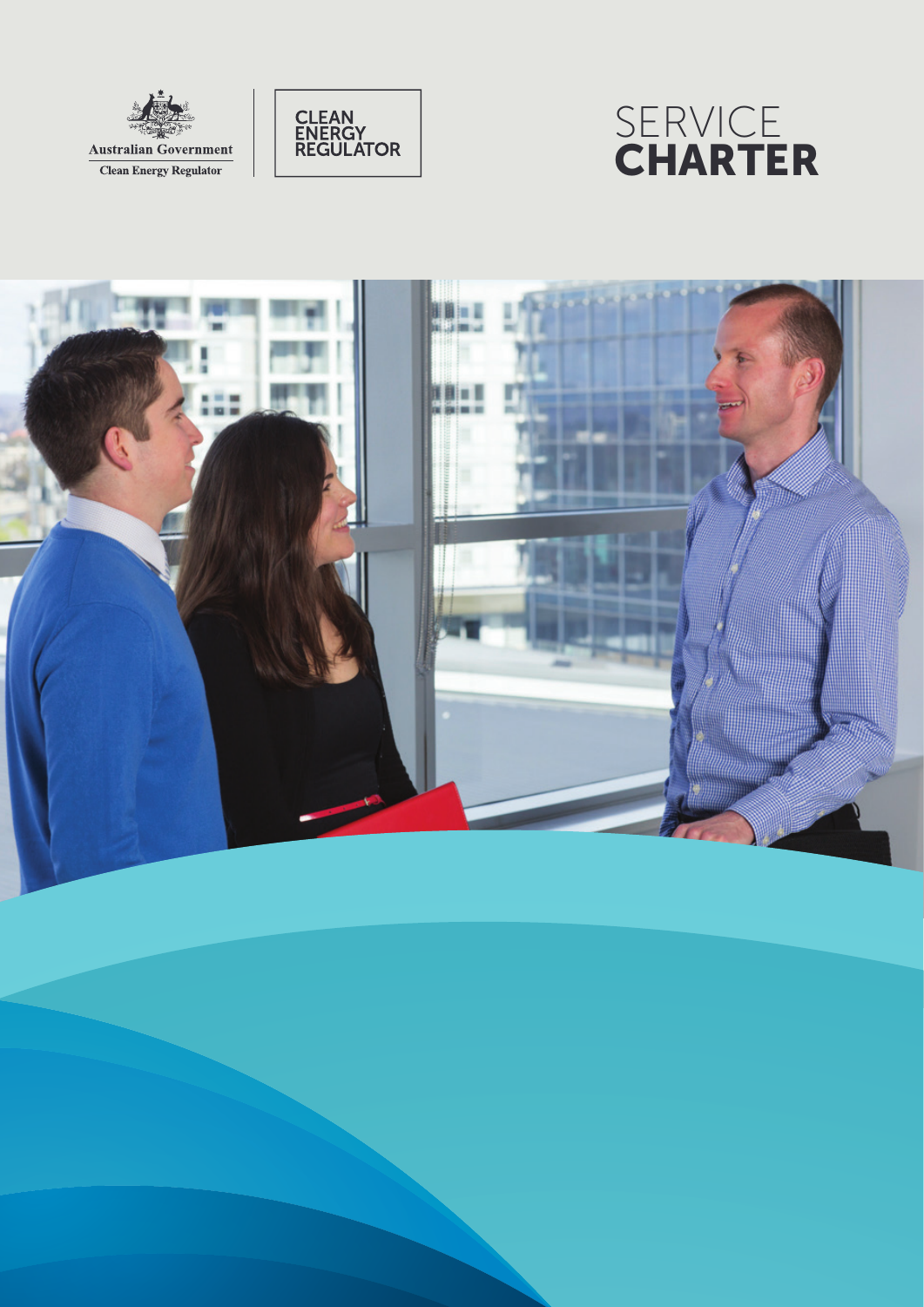

# Fo reword

The Clean Ene rgy Regul ator is committed to p roviding consistently good servi ce to everyone who deals with us. Our success depends on clients being engaged, active and compliant with the legislation we administer. We want our clients and other sta keholders to have ready access to i n form ation about our schemes, so th at they can ma ke the right choi ces about whether and how to particip ate.

We value the consultative relationships we have with our clients. We will work with you to ensure our systems, processes and approach to regulation continues to imp rove. We want you to respect our decisions and feel c o m fortable app roaching us for guidan ce or to give us feedback.

We aim to be accessible, informative and decisive so that our clients are aware of their opportunities, meet their oblig ations and a c cess the benefits to which they a re entitled.

This charter is for everyone who deals with us th rough all of the schemes we administer. It sets out the standards of service you can expect from us, how we conduct ourselves when dealing with you, and what we request of you in return. It will help you to understand:<br>
> who we are

- 
- 
- › what you can expect from us › your rights and obligations, and
- › what you can do if you are not satisfied.

Feedback is vital to ensure we remain relevant and responsive to the needs of our clients and sta keholders. I en courage you to use the channels we have made available to let us know whether our services are meeting your expect ations.

David Parker

...........................................................................................................................................................................................................................................................................................

Chair Clean Ene rgy Regul ator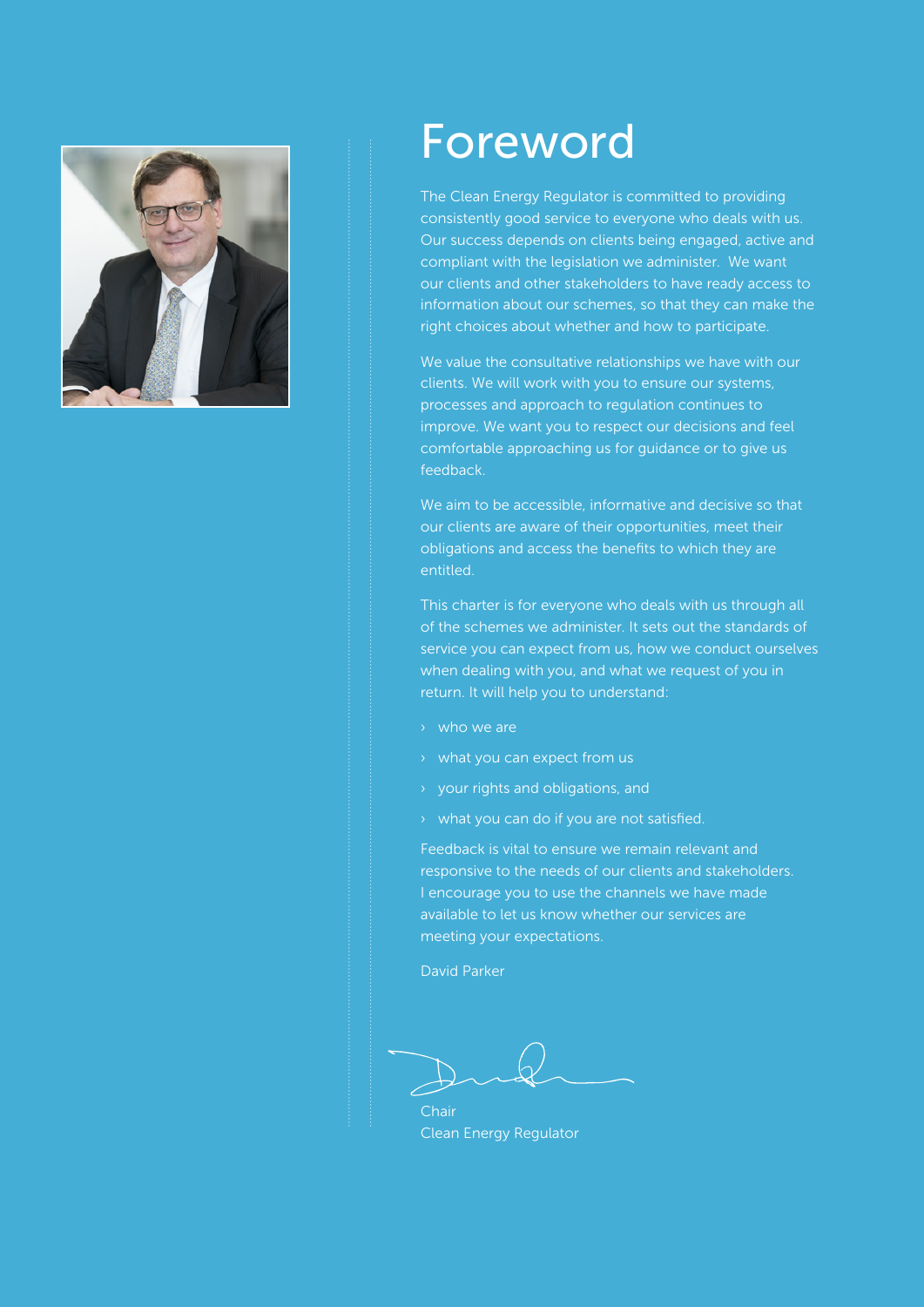# Who we are

The Clean Energy Regulator is an independent statutory authority established under the *[Clean Energy Regulator](https://www.comlaw.gov.au/Series/C2011A00131)  [Act 2011](https://www.comlaw.gov.au/Series/C2011A00131)* and operates as part of the Environment portfolio. The schemes we administer work together to accelerate carbon abatement for Australia.

In particular, the Clean Energy Regulator has administrative responsibilities in relation to the

- › National Greenhouse and Energy Reporting Scheme, under the *[National Greenhouse and Energy Reporting](https://www.comlaw.gov.au/Details/C2007A00175)  [Act 2007](https://www.comlaw.gov.au/Details/C2007A00175)*
- › Emissions Reduction Fund, under the *[Carbon Credits](https://www.comlaw.gov.au/Details/C2015C00012)  [\(Carbon Farming Initiative\) Act 2011](https://www.comlaw.gov.au/Details/C2015C00012)*
- › Australian National Registry of Emissions Units, under the *[Australian National Registry of Emissions Units Act](http://www.comlaw.gov.au/Series/C2011A00099)  [2011](http://www.comlaw.gov.au/Series/C2011A00099)* and
- › Renewable Energy Target, under the *[Renewable Energy \(Electricity\) Act 2000](http://www.cleanenergyregulator.gov.au/About/Accountability-and-reporting/administrative-reports/The-Renewable-Energy-Target-2012-Administrative-Report/Administering-the-Act)*.

# Our values

We uphold the ethical values of the Australian Public Service and are committed to:

Accountability – we serve the needs of the Australian public through the Government in a professional, responsible and accountable manner.

Integrity – we deal with each other, with our customers and clients on the basis of trust, understanding and respect for differing views and interests. We perform our duties in a fair and open manner.

**Professionalism** – we perform our tasks and produce our outputs to the best of our ability with optimum use of resources and with a focus on continuously improving quality, productivity and professional development.

**Responsiveness** – we endeavor to provide high quality information and services to our clients within reasonable timeframes.

**Empowerment** – our staff have the training, information and resources required to respond to client needs. We value initiative, cooperation, innovation, communication, flexibility in our work and the quality of work life within our organisation.

We strive to incorporate these values in all our dealings with our clients.

# What you can expect from us

Clients and stakeholders contact the Clean Energy Regulator for a diverse range of reasons. Our dedicated staff are well trained and ready to respond to client enquiries in a timely manner.

When liaising with you, we will:

- › Identify ourselves.
- › Provide clear, accurate and timely information.
- › Be respectful to your needs.
- › Acknowledge all correspondence.
- › Inform you of your rights, obligations and entitlements.
- › Inform you if we are not able to meet agreed timeframes and keep you updated.
- › Collect, store, use and disclose your personal information in accordance with relevant Australian law.
- › Refer you to a more appropriate organisation if your enquiry is outside of our remit.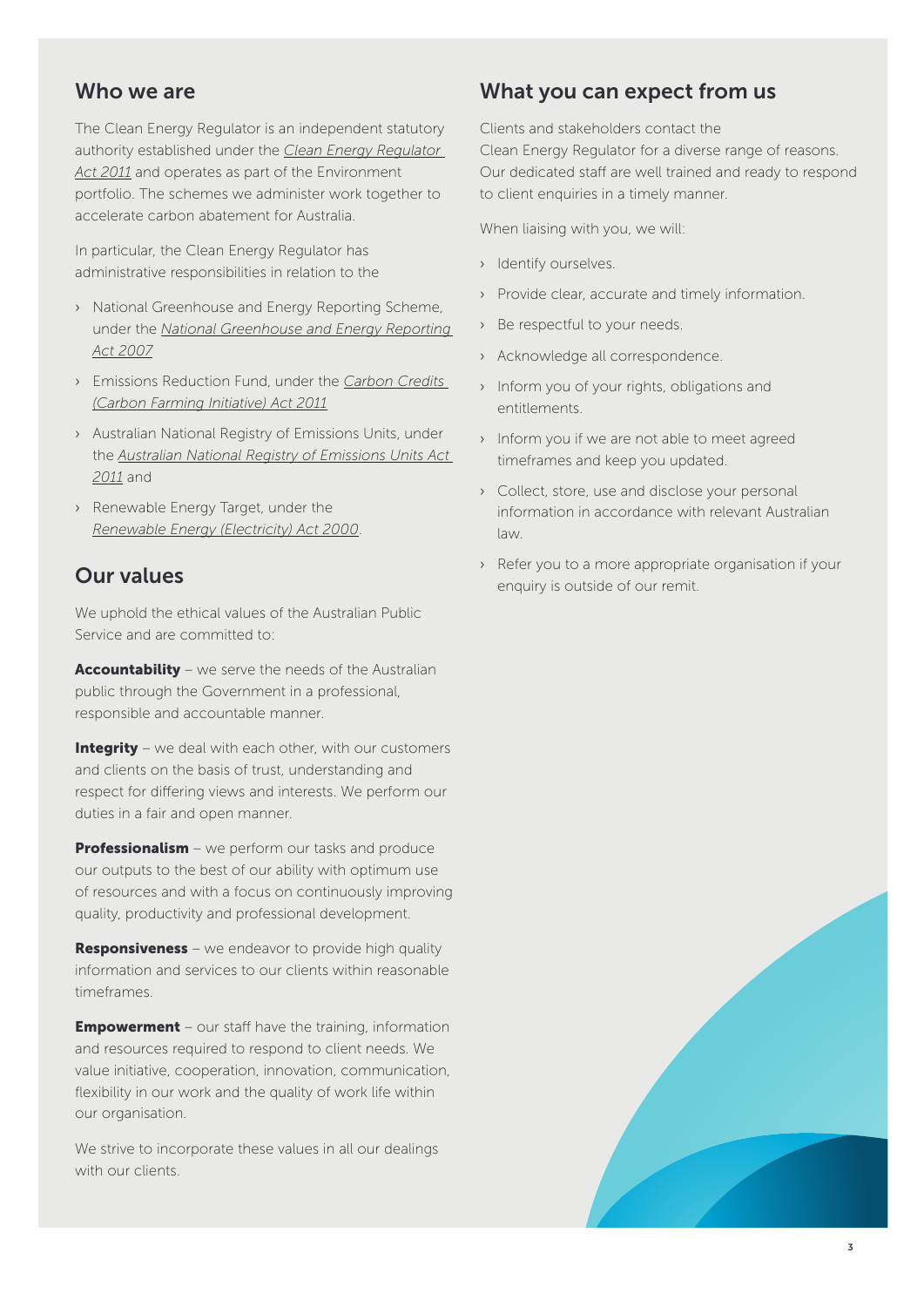# Our service standards

We are committed to providing a quality service to our clients. This commitment ensures that, as an agency, we provide our clients with meaningful outcomes within specific service delivery timeframes. We are committed to the continuous improvement of our services and our relationship with you. We take the commitments made in this service charter seriously, and will improve our performance in the services we provide to you.

We aim to:

- › Provide you with accurate, consistent and clear information.
- › Keep your information confidential in accordance with legal requirements.
- › Encourage your feedback on our services and respect your right to make a complaint.

## Providing you with accurate, consistent and clear information

We aim to provide accurate, consistent and clear information to help you understand your rights, entitlements and meet your obligations.

Our information ranges from publicly available details about how the law is applied, to guidance on how the law applies to our clients.

If you think our published information does not fully cover your circumstances, or you are unsure how it applies to you, please contact us.

The Clean Energy Regulator is unable to provide legal, technical or financial advice you may wish to seek independent advice from your consultant or advisor.

# Keeping your information confidential

The *[Clean Energy Regulator Act 2011](https://www.comlaw.gov.au/Series/C2011A00131)* has secrecy provisions about using and disclosing your information. In administering the law, we collect information about you. We may get this information from you or from other parties. We will respect your privacy and keep your information confidential to the extent required by the law.

We can only look at, record, discuss or disclose information about you when it is a necessary part of our job or where the law requires that we do. The most common reasons for disclosing your information are to check your eligibility to participate in government programs or receive government benefits, to further the purposes of administering government programs, and for exercising law enforcement functions and powers.

If you contact us to discuss your affairs, you must have proof of your identity. This ensures that your personal information is given only to you, or to someone who can prove they are authorised to act on your behalf.

The Clean Energy Regulator's Privacy Policy contains information about the agency's procedures for handling personal information including how a person can access their personal information held by the agency, and how to seek correction of such information. The Privacy Policy also contains information about how to complain about a breach of the Australian Privacy Principles.

For more information please review our [Privacy Policy](http://www.cleanenergyregulator.gov.au/About/Policies-and-publications/Condensed-privacy-policy).

## Encouraging your feedback on our services

Your feedback on our performance is valuable to us. It helps us to acknowledge areas where we are performing well and aids us in identifying and understanding emerging issues and trends. It also provides us information to continually improve our service.

You can provide feedback by [contacting us](http://www.cleanenergyregulator.gov.au/About/Contact-us) or on each page on our website under 'Was this page useful?'

# What you can do if you are not satisfied

Your feedback on how we are meeting our service standards is important to us. If you find information that you believe is out of date or incorrect, we welcome your feedback and will rectify if required. If you follow our information and it turns out to be incorrect or misleading, and you make a mistake as a result, we will take that into account when determining what action, if any, we or you should take. You can provide feedback by [contacting us](http://www.cleanenergyregulator.gov.au/About/Contact-us).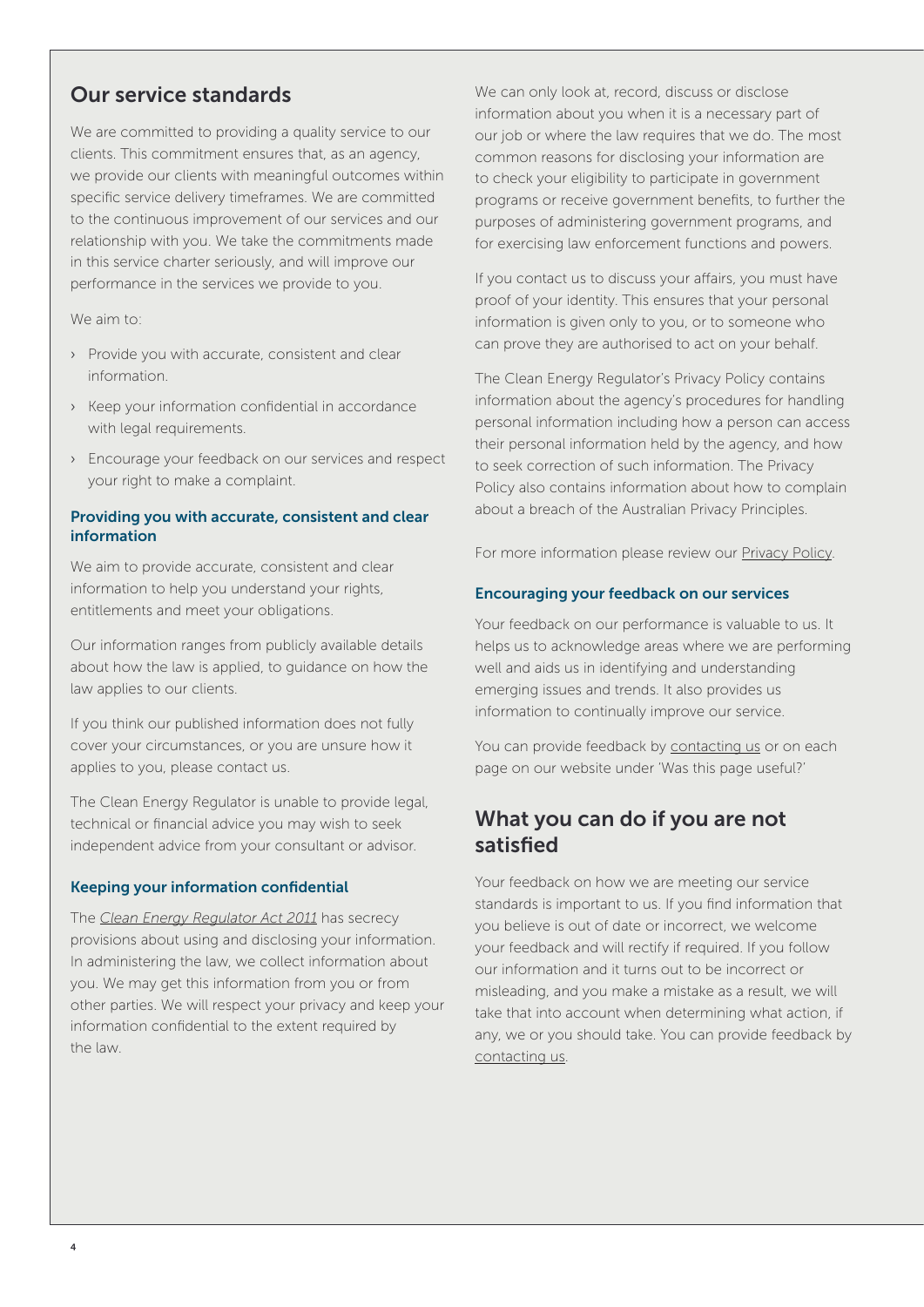# How to contact us

## Phone us:

You can call our Contact Centre on 1300 553 542 between 9:00am and 5:00pm Monday to Friday AEST.

We will endeavour to resolve most calls during the first contact. Calls made direct to other sections will be answered within the first minute or will be diverted to a voicemail service where you can opt to leave a message. We will endeavour to respond to voicemail messages within one business day.

The Clean Energy Regulator Contact Centre will endeavour to resolve 75% of calls during the first contact.

Where the Contact Centre is unable to resolve an enquiry we will:

- › transfer and introduce you to the most appropriate business area, or
- › request full details of your enquiry and our office will return your call within two business days of the original enquiry, or refer you to a more appropriate organisation if your enquiry is outside of our remit.

## Email us:

You can contact us at any time at [enquiries@cleanenergyregulator.gov.au](mailto:enquiries%40cleanenergyregulator.gov.au?subject=).

We also have a number of [specific email addresses](http://www.cleanenergyregulator.gov.au/About/Contact-us) you can use if you have an enquiry about a specific topic.

We will acknowledge your email within two business days and endeavour to respond to you within five business days for most cases, or up to 20 business days for more complex enquiries. If this is the case, we will keep you informed of the progress of your enquiry.

## Write to us:

If you wish to send us a letter or a form our postal address is:

GPO Box 621 Canberra ACT 2601

Where required, we will endeavour to provide a response to you within 20 business days of our office's receipt of your correspondence, however in complex cases we may require more time to respond. If this is the case, we will keep you informed of the progress of your enquiry.

Forms will be processed in line with legislative requirements or as otherwise stated on the form.

#### Meet us in person:

Requests to meet with representatives of the Clean Energy Regulator will be negotiated, selecting a time and location which is suitable to all parties.

When you meet with Clean Energy Regulator representatives you can expect to be:

- › met within ten minutes of your meeting time,
- › provided with clear, accurate and timely information, and
- › treated respectfully.

Contact us via the methods above for more information.

#### Visit our website:

When you visit our website and use our online systems, we will endeavour to have them available 99.8% of the time (excluding scheduled maintenance).

We will endeavour to update our website content in a timely manner. We aim to keep you informed of any outages and enhancements.

#### Online feedback and requests:

You can leave feedback about our website at the bottom of each page under 'was this page useful?' We will endeavour to acknowledge your online request within two business days of receipt of your enquiry provided contact information was provided. We will make every effort to respond to you within five business days of receipt of your enquiry, however in complex cases it may take up to 20 business days or more to respond. If this is the case, we will keep you informed of the progress of your enquiry.

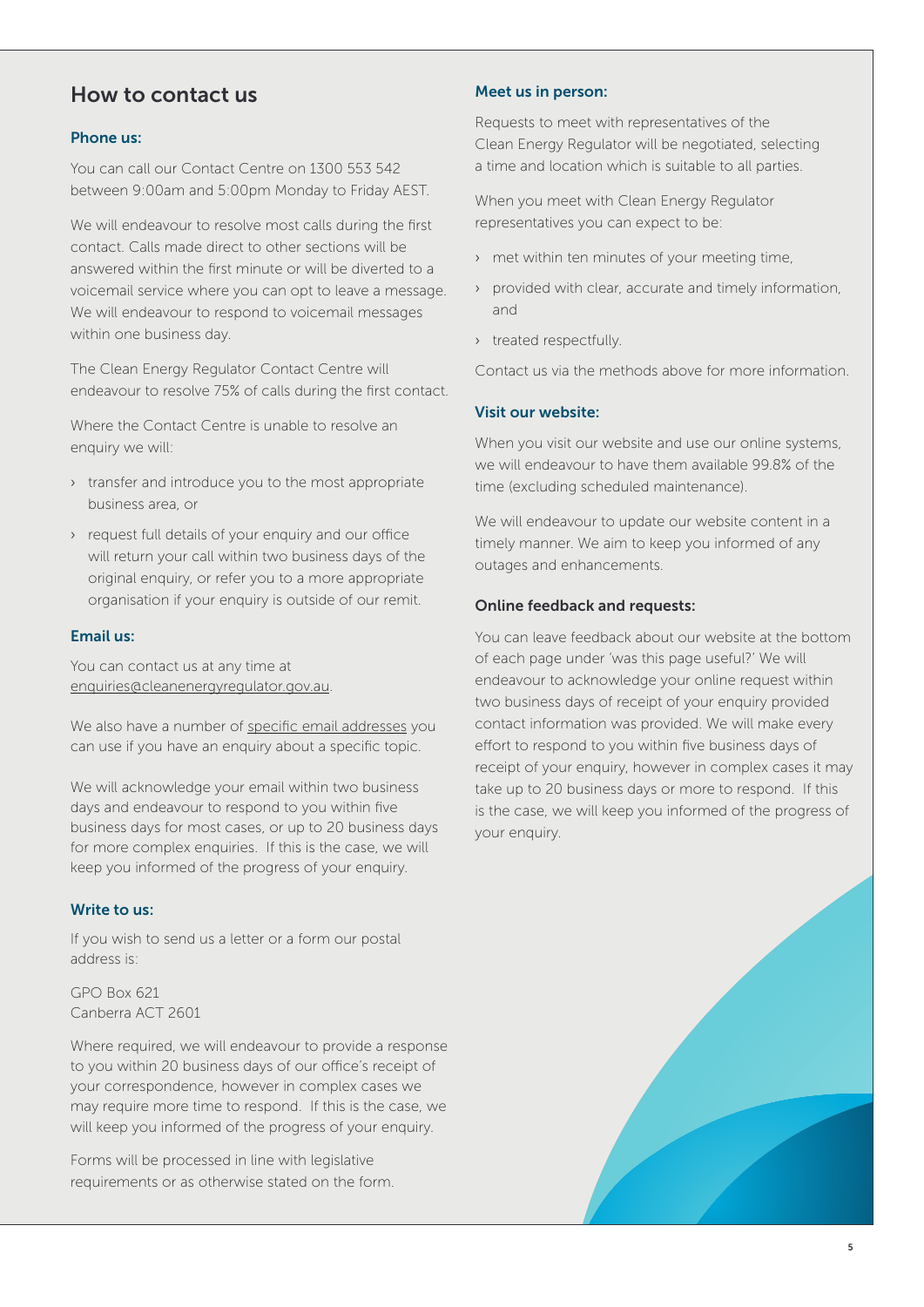# How you can help

You can help us to provide you with the best available service by:

- › Checking whether the information you need is on our website at [www.cleanenergyregulator.gov.au](http://www.cleanenergyregulator.gov.au/), before you contact us.
- › Keeping records required by the laws we administer.
- › Getting any necessary professional services advice before you contact us, as we are unable to give you legal, technical or financial advice.
- › Providing us with timely and accurate information when you deal with us, and not provide false or misleading information.
- › Treating our staff with courtesy and respect.
- › Advising us of your contact information, any previous reference numbers and if your contact details change.
- › Making yourself aware of, and ensuring that you comply with, relevant legislative requirements.
- › Providing feedback and comments on the quality of our services.

# Your rights and obligations

# Allowing you access to your information

The *[Freedom of Information Act 1982](http://www.cleanenergyregulator.gov.au/About/Freedom-of-information-%28FOI%29)* gives you the right to have access to information about you in documents we hold. You can also get access to documents that help us make decisions, such as public rulings, our procedures and guidelines.

You can access the personal information that we hold about you, and you can ask us to correct the personal information we hold about you. For more information, see our complete Privacy Policy - 'access and [correction'.](http://www.cleanenergyregulator.gov.au/About/Policies-and-publications/Condensed-privacy-policy/Full-privacy-policy)

We may refuse to give you access to documents because they are exempt document. For example, where disclosure could reasonably be expected to prejudice an investigation or the proper administration of the law.

The cost of freedom of information requests is set by the law.

If you want to access any of our documents, you should contact us first. We can provide copies of some of the more commonly requested documents without the need for you to make a freedom of information request. For example, those listed on our Information Publication [Scheme](http://www.cleanenergyregulator.gov.au/About/Accountability-and-reporting/Annual-Reports/Annual%20report%202012%E2%80%9313/Information-Publication-Scheme).

More information on [Freedom of Information](http://www.cleanenergyregulator.gov.au/About/Freedom-of-information-(FOI)) is available on our website.

## **Privacy**

We will respect your privacy and keep your information confidential to the extent required by the law.

If you are not satisfied with the way we have handled your privacy related complaint, the Privacy Commissioner may be able to help you.

More information about the Privacy Commissioner is available from their website at [www.privacy.gov.au](http://www.oaic.gov.au/) or you can phone 1300 363 992.

# Making a complaint

We treat complaints seriously. If you come to us with a problem or complaint, we will aim to resolve quickly and fairly. Complaints also provide us with important feedback and help us to identify how we can improve our processes, systems and service.

If you have a complaint about our service, we recommend that you:

- › In the first instance, try to resolve the issue with the staff member you have been dealing with or their supervisor. Be clear that you a not satisfied and state the outcome you are seeking.
- › If you are not satisfied with the outcome you can:
	- » Call 1300 553 542 to explain your concerns and state that you would like to make a formal complaint.
	- » Submit a formal complaint via email, post a letter or send a fax. Contact information is available on our website.

When you make a complaint, include as much information as you can to help us understand your concerns and if required, investigate. For example, provide your full name, organisation, contact details, the specific details for your complaint and the outcome sought.

For more information see our [Complaints Handling](http://www.cleanenergyregulator.gov.au/About/Policies-and-publications/Condensed-privacy-policy/Full-privacy-policy)  [Policy.](http://www.cleanenergyregulator.gov.au/About/Policies-and-publications/Condensed-privacy-policy/Full-privacy-policy)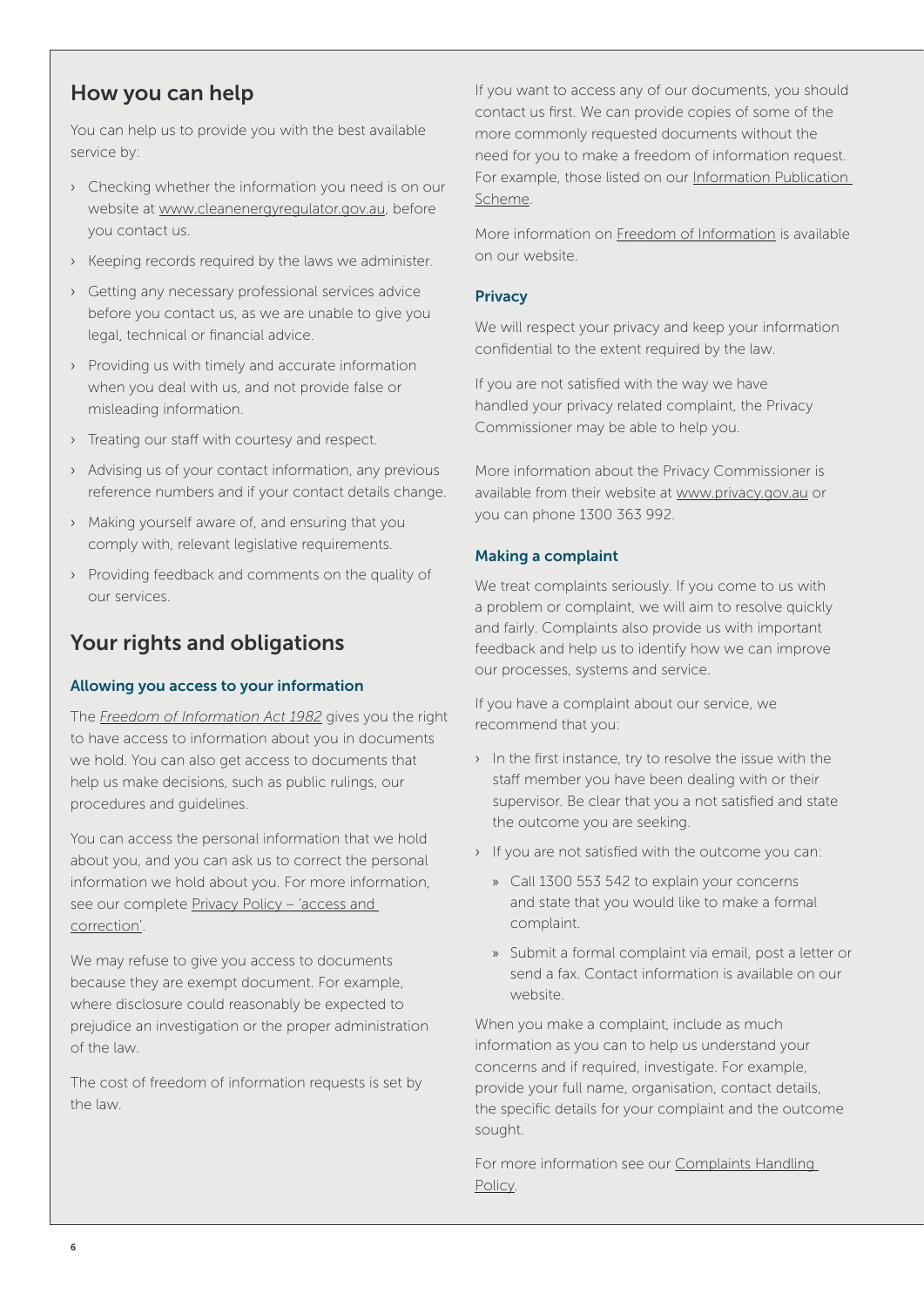# Right of follow up

If you are still unhappy with the outcome of your complaint about our service, or you feel that your complaint has not been dealt with satisfactorily, there are avenues for review:

- › Commonwealth Ombudsman [\(www.ombudsman.gov.au](http://www.ombudsman.gov.au/) or call 1300 362 072)
- › Privacy Commissioner [\(www.oaic.gov.au](http://www.oaic.gov.au/) or call 1300 363 992)
- › Human Rights and Equal Opportunities Commissioner [\(www.humanrights.gov.au](http://www.humanrights.gov.au/) or call 1300 656 419)

# Contact the Clean Energy Regulator

Postal Address GPO Box 621 Canberra ACT 2601

## General Enquiries

9am – 5pm (AEST) Monday to Friday (excluding national and ACT public holidays)

E [enquiries@cleanenergyregulator.gov.au](mailto:enquiries%40cleanenergyregulator.gov.au?subject=) P 1300 553 542 W [www.cleanenergyregulator.gov.au](http://www.cleanenergyregulator.gov.au/)